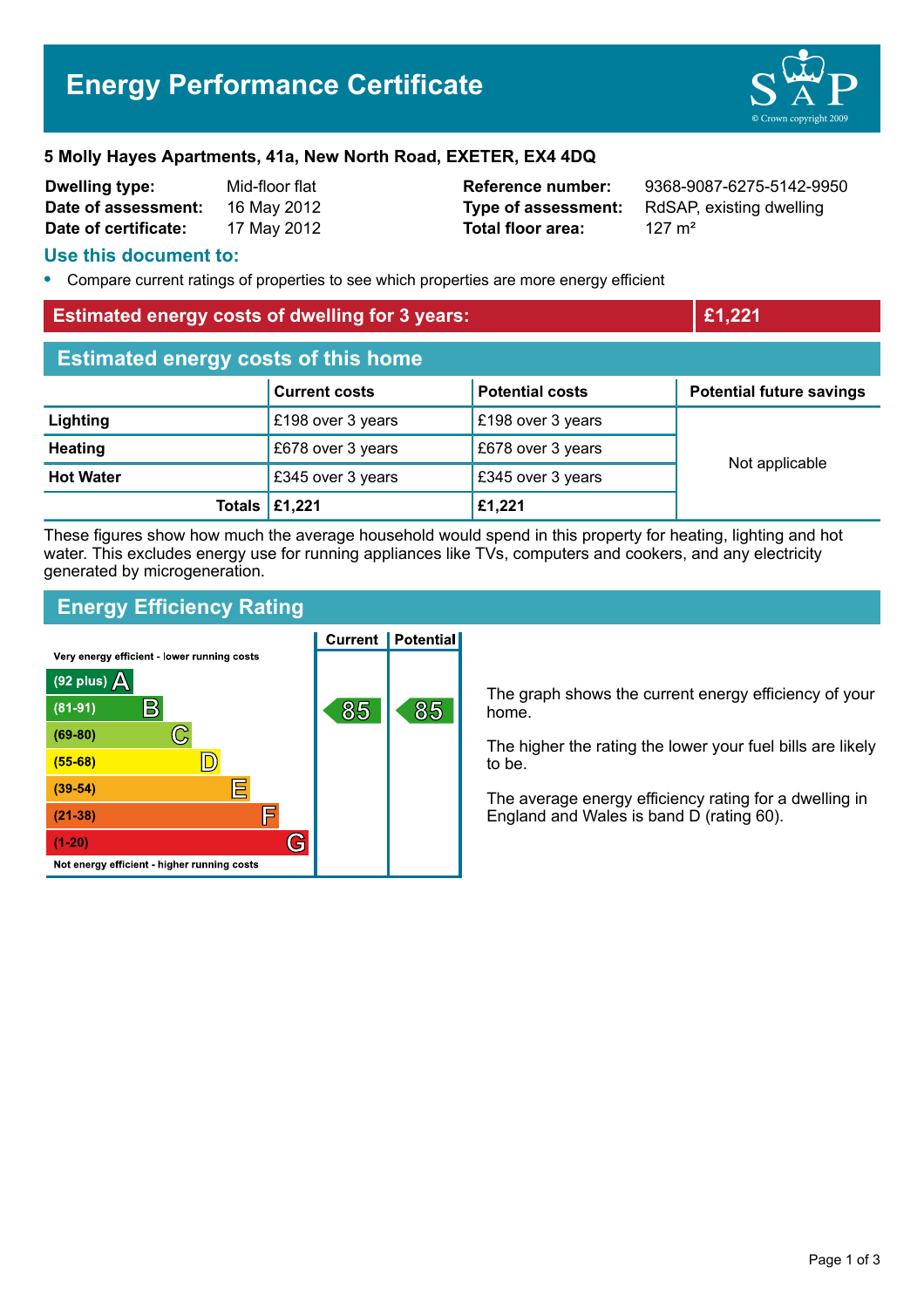**Energy Performance Certificate**

# **Summary of this home's energy performance related features**

| <b>Element</b>        | <b>Description</b>                         | <b>Energy Efficiency</b> |
|-----------------------|--------------------------------------------|--------------------------|
| Walls                 | Cavity wall, as built, insulated (assumed) | ★★★★☆                    |
| Roof                  | (another dwelling above)                   |                          |
| Floor                 | (other premises below)                     |                          |
| Windows               | Fully double glazed                        | ★★★☆☆                    |
| Main heating          | Boiler and radiators, mains gas            | ★★★★☆                    |
| Main heating controls | Programmer, room thermostat and TRVs       | ★★★★☆                    |
| Secondary heating     | None                                       |                          |
| Hot water             | From main system                           | ★★★★☆                    |
| Lighting              | Low energy lighting in all fixed outlets   | *****                    |

Current primary energy use per square metre of floor area: 65 kWh/m² per year

The assessment does not take into consideration the physical condition of any element. 'Assumed' means that the insulation could not be inspected and an assumption has been made in the methodology based on age and type of construction.

## **Low and zero carbon energy sources**

Low and zero carbon energy sources are sources of energy that release either very little or no carbon dioxide into the atmosphere when they are used. Installing these sources may help reduce energy bills as well as cutting carbon. There are none provided for this home.

# **Recommendations**

None.